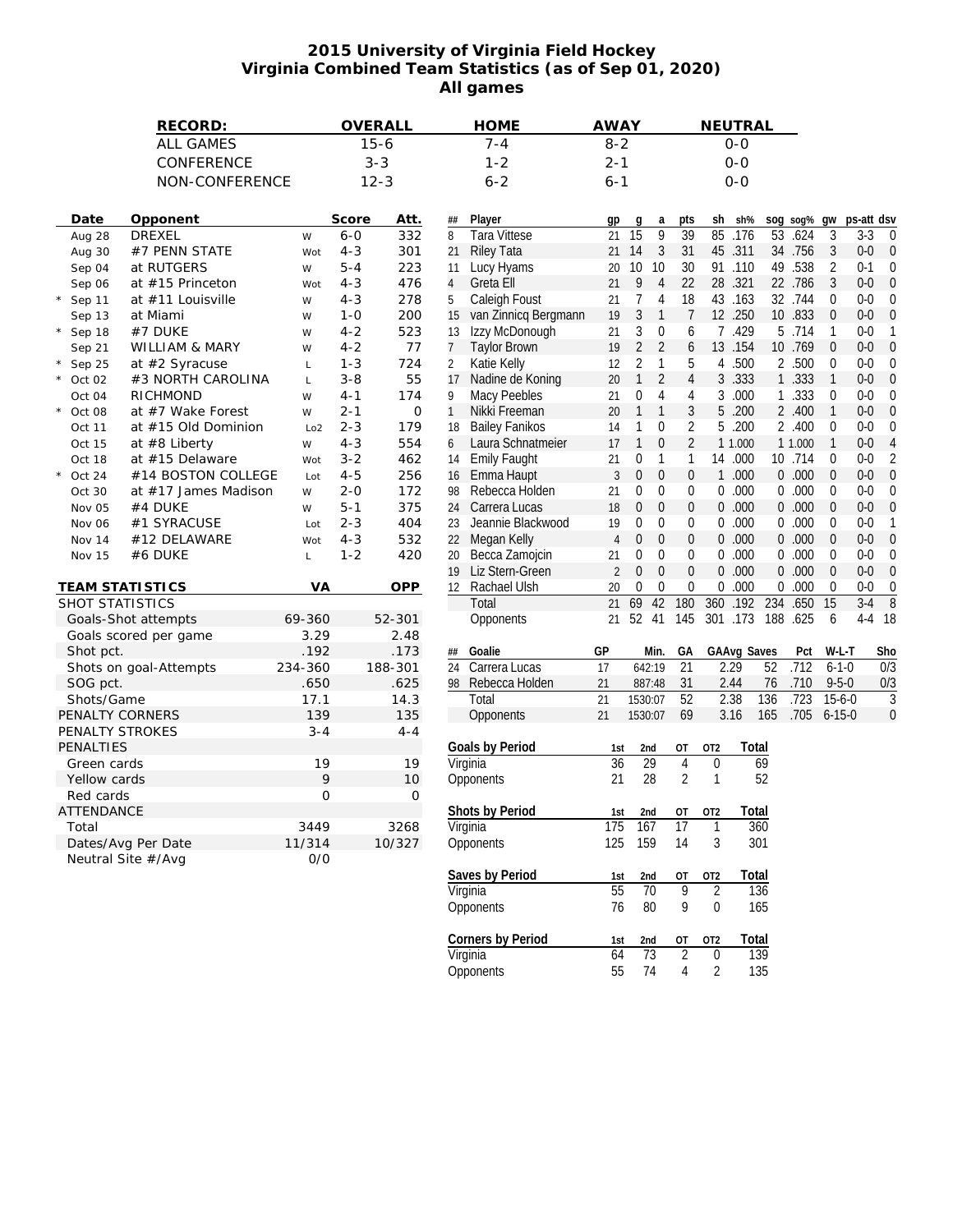## **2015 University of Virginia Field Hockey Virginia Game-by-Game Goals-Assists-Points (as of Sep 01, 2020) All games**

|                    |               |            | 1                        | $\overline{2}$ | 4                             | 5                | 6                                  | $\overline{7}$   | 8                     | 9                 | 11                      | 12                           | 13                |
|--------------------|---------------|------------|--------------------------|----------------|-------------------------------|------------------|------------------------------------|------------------|-----------------------|-------------------|-------------------------|------------------------------|-------------------|
| Opponent           | Date          | Score      | FREEMAN, NI              | KELLY, KATI    | ELL, GRETA                    |                  | FOUST, CALE SCHNATMEIE BROWN, TAYL |                  | VITTESE, TA           |                   | PEEBLES, MA HYAMS, LUCY | ULSH, RACHA MCDONOUGH,       |                   |
| <b>DREXEL</b>      | Aug 28        | W<br>$6-0$ | $0 - 0 - 0$              | $0 - 1 - 1$    | $1 - 1 - 3$                   | $0 - 0 - 0$      | $0 - 0 - 0$                        | <b>DNP</b>       | $1 - 2 - 4$           | $0 - 0 - 0$       | $1 - 1 - 3$             | $0 - 0 - 0$                  | $0 - 0 - 0$       |
| <b>PSU</b>         | Aug 30        | 4-3 W      | $1 - 0 - 2$              | $0 - 0 - 0$    | $1 - 0 - 2$                   | $0 - 0 - 0$      | $0 - 0 - 0$                        | <b>DNP</b>       | $1 - 0 - 2$           | $0 - 0 - 0$       | $1 - 1 - 3$             | $0 - 0 - 0$                  | $0 - 0 - 0$       |
| at RU              | Sep 04        | 5-4 W      | $0 - 0 - 0$              | $0 - 0 - 0$    | $1 - 0 - 2$                   | $1 - 0 - 2$      | $1 - 0 - 2$                        | $1 - 0 - 2$      | $1 - 0 - 2$           | $0 - 1 - 1$       | $0 - 0 - 0$             | $0 - 0 - 0$                  | $0 - 0 - 0$       |
| at PRIN            | Sep 06        | 4-3 W      | $0 - 0 - 0$              | $0 - 0 - 0$    | $1 - 1 - 3$                   | $1 - 1 - 3$      | $0 - 0 - 0$                        | $0 - 0 - 0$      | $1 - 1 - 3$           | $0 - 0 - 0$       | $0 - 1 - 1$             | $0 - 0 - 0$                  | $1 - 0 - 2$       |
| at LOU             | Sep 11        | 4-3 W      | $0 - 0 - 0$              | <b>DNP</b>     | $0 - 0 - 0$                   | $0 - 1 - 1$      | $0 - 0 - 0$                        | $0 - 0 - 0$      | $2 - 0 - 4$           | $0 - 1 - 1$       | $1 - 0 - 2$             | <b>DNP</b>                   | $0 - 0 - 0$       |
| at MIAMI           | Sep 13        | $1-0$ W    | $0 - 0 - 0$              | <b>DNP</b>     | $0 - 1 - 1$                   | $0 - 0 - 0$      | $0 - 0 - 0$                        | $0 - 0 - 0$      | $0 - 0 - 0$           | $0 - 0 - 0$       | $0 - 0 - 0$             | $0 - 0 - 0$                  | $0 - 0 - 0$       |
| <b>DUKE</b>        | Sep 18        | 4-2 W      | $0 - 0 - 0$              | $0 - 0 - 0$    | $0 - 1 - 1$                   | $1 - 0 - 2$      | <b>DNP</b>                         | $0 - 0 - 0$      | $0 - 0 - 0$           | $0 - 0 - 0$       | $1 - 2 - 4$             | $0 - 0 - 0$                  | $0 - 0 - 0$       |
| WM                 | Sep 21        | 4-2 W      | $0 - 0 - 0$              | $1 - 0 - 2$    | $0 - 0 - 0$                   | $0 - 1 - 1$      | $0 - 0 - 0$                        | $0 - 0 - 0$      | $1 - 2 - 4$           | $0 - 0 - 0$       | $1 - 0 - 2$             | $0 - 0 - 0$                  | $0 - 0 - 0$       |
| at SU              | Sep 25        | $1-3$ L    | $0 - 0 - 0$              | $1 - 0 - 2$    | $0 - 0 - 0$                   | $0 - 0 - 0$      | <b>DNP</b>                         | $0 - 0 - 0$      | $0 - 0 - 0$           | $0 - 0 - 0$       | $0 - 0 - 0$             | $0 - 0 - 0$                  | $0 - 0 - 0$       |
| NC                 | Oct 02        | $3-8$ L    | $0 - 0 - 0$              | $0 - 0 - 0$    | $0 - 0 - 0$                   | $0 - 0 - 0$      | $0 - 0 - 0$                        | $0 - 0 - 0$      | $0 - 0 - 0$           | $0 - 0 - 0$       | $1 - 0 - 2$             | $0 - 0 - 0$                  | $0 - 0 - 0$       |
| <b>RICHMOND</b>    | Oct 04        | 4-1 W      | $0 - 0 - 0$              | <b>DNP</b>     | $1 - 0 - 2$                   | $0 - 0 - 0$      | $0 - 0 - 0$                        | $0 - 0 - 0$      | $1 - 0 - 2$           | $0 - 0 - 0$       | $0 - 1 - 1$             | $0 - 0 - 0$                  | $1 - 0 - 2$       |
| at WF              | Oct 08        | $2-1$ W    | $0 - 0 - 0$              | <b>DNP</b>     | $1 - 0 - 2$                   | $0 - 0 - 0$      | <b>DNP</b>                         | $0 - 0 - 0$      | $0 - 1 - 1$           | $0 - 0 - 0$       | $0 - 0 - 0$             | $0 - 0 - 0$                  | $1 - 0 - 2$       |
| at ODU             | Oct 11        | $2-3$ L    | $0 - 0 - 0$              | <b>DNP</b>     | $0 - 0 - 0$                   | $0 - 0 - 0$      | $0 - 0 - 0$                        | $0 - 0 - 0$      | $1 - 1 - 3$           | $0 - 0 - 0$       | $0 - 0 - 0$             | $0 - 0 - 0$                  | $0 - 0 - 0$       |
| at LIBERTY         | Oct 15        | 4-3 W      | $0 - 1 - 1$              | $0 - 0 - 0$    | $1 - 0 - 2$                   | $1 - 0 - 2$      | $0 - 0 - 0$                        | $0 - 0 - 0$      | $0 - 1 - 1$           | $0 - 0 - 0$       | $2 - 1 - 5$             | $0 - 0 - 0$                  | $0 - 0 - 0$       |
| at DELAWARE Oct 18 |               | $3-2$ W    | $0 - 0 - 0$              | $0 - 0 - 0$    | $1 - 0 - 2$                   | $0 - 0 - 0$      | <b>DNP</b>                         | $1 - 0 - 2$      | $1 - 1 - 3$           | $0 - 0 - 0$       | $0 - 1 - 1$             | $0 - 0 - 0$                  | $0 - 0 - 0$       |
| ВC                 | Oct 24        | $4-5$ L    | <b>DNP</b>               | $0 - 0 - 0$    | $0 - 0 - 0$                   | $0 - 0 - 0$      | $0 - 0 - 0$                        | $0 - 0 - 0$      | $1 - 0 - 2$           | $0 - 0 - 0$       | $0 - 1 - 1$             | $0 - 0 - 0$                  | $0 - 0 - 0$       |
| at JMU             | Oct 30        | $2-0$ W    | $0 - 0 - 0$              | <b>DNP</b>     | $0 - 0 - 0$                   | $0 - 0 - 0$      | $0 - 0 - 0$                        | $0 - 0 - 0$      | $2 - 0 - 4$           | $0 - 1 - 1$       | <b>DNP</b>              | $0 - 0 - 0$                  | $0 - 0 - 0$       |
| <b>DUKE</b>        | Nov 05        | $5-1$ W    | $0 - 0 - 0$              | $0 - 0 - 0$    | $1 - 0 - 2$                   | $0 - 0 - 0$      | $0 - 0 - 0$                        | $0 - 0 - 0$      | $1 - 0 - 2$           | $0 - 0 - 0$       | $2 - 0 - 4$             | $0 - 0 - 0$                  | $0 - 0 - 0$       |
| SU                 | Nov 06        | $2-3$ L    | $0 - 0 - 0$              | <b>DNP</b>     | $0 - 0 - 0$                   | $1 - 1 - 3$      | $0 - 0 - 0$                        | $0 - 1 - 1$      | $0 - 0 - 0$           | $0 - 0 - 0$       | $0 - 0 - 0$             | $0 - 0 - 0$                  | $0 - 0 - 0$       |
| DELAWARE           | Nov 14        | 4-3 W      | $0 - 0 - 0$              | <b>DNP</b>     | $0 - 0 - 0$                   | $1 - 0 - 2$      | $0 - 0 - 0$                        | $0 - 0 - 0$      | $1 - 0 - 2$           | $0 - 1 - 1$       | $0 - 1 - 1$             | $0 - 0 - 0$                  | $0 - 0 - 0$       |
| <b>DUKE</b>        | Nov 15        | $1-2$ L    | $0 - 0 - 0$              | <b>DNP</b>     | $0 - 0 - 0$                   | $1 - 0 - 2$      | $0 - 0 - 0$                        | $0 - 1 - 1$      | $0 - 0 - 0$           | $0 - 0 - 0$       | $0 - 0 - 0$             | $0 - 0 - 0$                  | $0 - 0 - 0$       |
| Opponent           | Date          | Score      | 14<br><b>FAUGHT, EMI</b> | 15             | 16<br>BERGMANN, V HAUPT, EMMA | 17<br>KONING,NAD | 18<br>FANIKOS, BA                  | 19<br>STERN-GREE | $20\,$<br>ZAMOJCIN, B | 21<br>TATA, RILEY | $22\,$                  | 23<br>KELLY, MEGA BLACKWOOD, | 24<br>LUCAS, CARR |
| <b>DREXEL</b>      | Aug 28        | $6-0$<br>W | $0 - 0 - 0$              | $3 - 0 - 6$    | $0 - 0 - 0$                   | $0 - 0 - 0$      | $0 - 0 - 0$                        | $0 - 0 - 0$      | $0 - 0 - 0$           | $0 - 1 - 1$       | $0 - 0 - 0$             | $0 - 0 - 0$                  | $0 - 0 - 0$       |
| PSU                | Aug 30        | 4-3 W      | $0 - 0 - 0$              | $0 - 0 - 0$    | <b>DNP</b>                    | $0 - 0 - 0$      | $0 - 0 - 0$                        | <b>DNP</b>       | $0 - 0 - 0$           | $0 - 0 - 0$       | $0 - 0 - 0$             | $0 - 0 - 0$                  | <b>DNP</b>        |
| at RU              | Sep 04        | 5-4 W      | $0 - 0 - 0$              | $0 - 1 - 1$    | <b>DNP</b>                    | $0 - 0 - 0$      | $0 - 0 - 0$                        | <b>DNP</b>       | $0 - 0 - 0$           | $0 - 1 - 1$       | <b>DNP</b>              | <b>DNP</b>                   | $0 - 0 - 0$       |
| at PRIN            | Sep 06        | 4-3 W      | $0 - 0 - 0$              | $0 - 0 - 0$    | <b>DNP</b>                    | $0 - 0 - 0$      | $0 - 0 - 0$                        | <b>DNP</b>       | $0 - 0 - 0$           | $0 - 0 - 0$       | $0 - 0 - 0$             | $0 - 0 - 0$                  | $0 - 0 - 0$       |
| at LOU             | Sep 11        | 4-3 W      | $0 - 0 - 0$              | $0 - 0 - 0$    | <b>DNP</b>                    | $0 - 1 - 1$      | $1 - 0 - 2$                        | <b>DNP</b>       | $0 - 0 - 0$           | $0 - 0 - 0$       | <b>DNP</b>              | $0 - 0 - 0$                  | $0 - 0 - 0$       |
| at MIAMI           | Sep 13        | $1-0$ W    | $0 - 0 - 0$              | $0 - 0 - 0$    | $0 - 0 - 0$                   | $0 - 0 - 0$      | $0 - 0 - 0$                        | <b>DNP</b>       | $0 - 0 - 0$           | $1 - 0 - 2$       | <b>DNP</b>              | <b>DNP</b>                   | $0 - 0 - 0$       |
| <b>DUKE</b>        | Sep 18        | 4-2 W      | $0 - 0 - 0$              | $0 - 0 - 0$    | <b>DNP</b>                    | $0 - 0 - 0$      | $0 - 0 - 0$                        | <b>DNP</b>       | $0 - 0 - 0$           | $2 - 0 - 4$       | <b>DNP</b>              | $0 - 0 - 0$                  | $0 - 0 - 0$       |
| WM                 | Sep 21        | 4-2 W      | $0 - 0 - 0$              | <b>DNP</b>     | <b>DNP</b>                    | $0 - 0 - 0$      | $0 - 0 - 0$                        | <b>DNP</b>       | $0 - 0 - 0$           | $1 - 0 - 2$       | <b>DNP</b>              | $0 - 0 - 0$                  | $0 - 0 - 0$       |
| at SU              | Sep 25        | $1-3$ L    | $0 - 0 - 0$              | $0 - 0 - 0$    | <b>DNP</b>                    | $0 - 0 - 0$      | <b>DNP</b>                         | <b>DNP</b>       | $0 - 0 - 0$           | $0 - 0 - 0$       | <b>DNP</b>              | $0 - 0 - 0$                  | $0 - 0 - 0$       |
| NC                 | Oct 02        | $3-8$ L    | $0 - 1 - 1$              | $0 - 0 - 0$    | <b>DNP</b>                    | $0 - 0 - 0$      | $0 - 0 - 0$                        | <b>DNP</b>       | $0 - 0 - 0$           | $2 - 0 - 4$       | <b>DNP</b>              | $0 - 0 - 0$                  | $0 - 0 - 0$       |
| <b>RICHMOND</b>    | Oct 04        | 4-1 W      | $0 - 0 - 0$              | $0 - 0 - 0$    | <b>DNP</b>                    | $1 - 0 - 2$      | $0 - 0 - 0$                        | <b>DNP</b>       | $0 - 0 - 0$           | $0 - 0 - 0$       | <b>DNP</b>              | $0 - 0 - 0$                  | $0 - 0 - 0$       |
| at WF              | Oct 08        | $2-1$ W    | $0 - 0 - 0$              | $0 - 0 - 0$    | <b>DNP</b>                    | $0 - 0 - 0$      | <b>DNP</b>                         | <b>DNP</b>       | $0 - 0 - 0$           | $0 - 0 - 0$       | <b>DNP</b>              | $0 - 0 - 0$                  | $0 - 0 - 0$       |
| at ODU             | Oct 11        | $2-3$ L    | $0 - 0 - 0$              | $0 - 0 - 0$    | <b>DNP</b>                    | $0 - 0 - 0$      | $0 - 0 - 0$                        | <b>DNP</b>       | $0 - 0 - 0$           | $1 - 0 - 2$       | <b>DNP</b>              | $0 - 0 - 0$                  | $0 - 0 - 0$       |
| at LIBERTY         | Oct 15        | 4-3 W      | $0 - 0 - 0$              | $0 - 0 - 0$    | <b>DNP</b>                    | $0 - 0 - 0$      | <b>DNP</b>                         | <b>DNP</b>       | $0 - 0 - 0$           | $0 - 1 - 1$       | <b>DNP</b>              | $0 - 0 - 0$                  | $0 - 0 - 0$       |
| at DELAWARE Oct 18 |               | $3-2$ W    | $0 - 0 - 0$              | $0 - 0 - 0$    | <b>DNP</b>                    | $0 - 0 - 0$      | $0 - 0 - 0$                        | <b>DNP</b>       | $0 - 0 - 0$           | $0 - 0 - 0$       | <b>DNP</b>              | $0 - 0 - 0$                  | $0 - 0 - 0$       |
| ВC                 | Oct 24        | $4-5$ L    | $0 - 0 - 0$              | $0 - 0 - 0$    | <b>DNP</b>                    | $0 - 0 - 0$      | <b>DNP</b>                         | <b>DNP</b>       | $0 - 0 - 0$           | $3 - 0 - 6$       | <b>DNP</b>              | $0 - 0 - 0$                  | $0 - 0 - 0$       |
| at JMU             | Oct 30        | $2-0$ W    | $0 - 0 - 0$              | $0 - 0 - 0$    | <b>DNP</b>                    | $0 - 1 - 1$      | $0 - 0 - 0$                        | <b>DNP</b>       | $0 - 0 - 0$           | $0 - 0 - 0$       | <b>DNP</b>              | $0 - 0 - 0$                  | $0 - 0 - 0$       |
| <b>DUKE</b>        | Nov 05        | $5-1$ W    | $0 - 0 - 0$              | $0 - 0 - 0$    | $0 - 0 - 0$                   | <b>DNP</b>       | $0 - 0 - 0$                        | $0 - 0 - 0$      | $0 - 0 - 0$           | $1 - 0 - 2$       | $0 - 0 - 0$             | $0 - 0 - 0$                  | <b>DNP</b>        |
| SU                 | Nov 06        | $2-3$ L    | $0 - 0 - 0$              | $0 - 0 - 0$    | <b>DNP</b>                    | $0 - 0 - 0$      | <b>DNP</b>                         | <b>DNP</b>       | $0 - 0 - 0$           | $1 - 0 - 2$       | <b>DNP</b>              | $0 - 0 - 0$                  | $0 - 0 - 0$       |
| DELAWARE           | Nov 14        | 4-3 W      | $0 - 0 - 0$              | $0 - 0 - 0$    | <b>DNP</b>                    | $0 - 0 - 0$      | <b>DNP</b>                         | <b>DNP</b>       | $0 - 0 - 0$           | $2 - 0 - 4$       | <b>DNP</b>              | $0 - 0 - 0$                  | $0 - 0 - 0$       |
| <b>DUKE</b>        | <b>Nov 15</b> | $1-2$ L    | $0 - 0 - 0$              | <b>DNP</b>     | <b>DNP</b>                    | $0 - 0 - 0$      | <b>DNP</b>                         | <b>DNP</b>       | $0 - 0 - 0$           | $0 - 0 - 0$       | <b>DNP</b>              | $0 - 0 - 0$                  | <b>DNP</b>        |